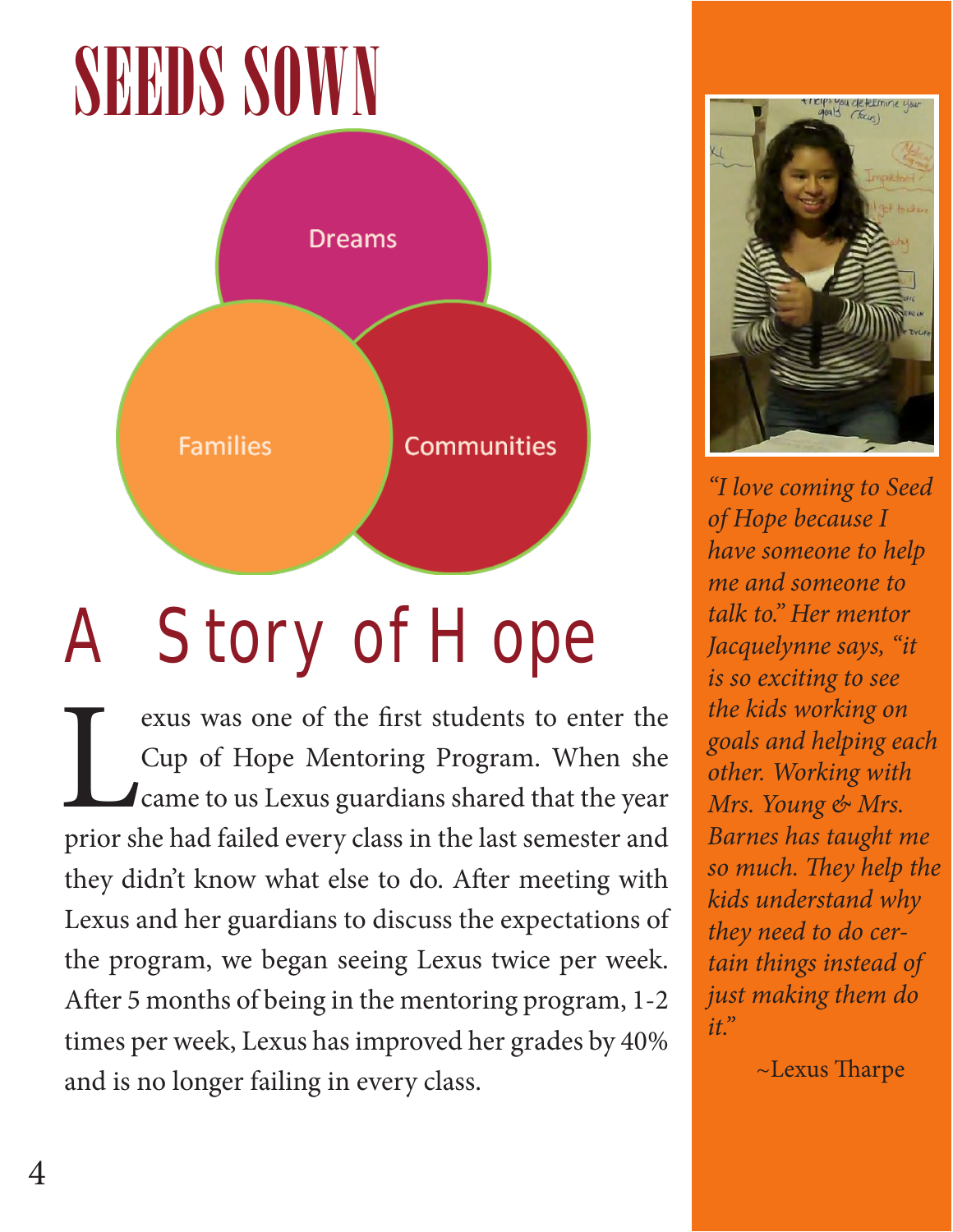### SAVED BY HOPE

Well, first off, it's a second family to me. Also, Seed of Hope isn't just a place to go for fun; it's also a place to go for comfort and advice when I feel like going crazy. I got to the point where I just was ready to give up on my family, friends, and school, but once I joined Seed of Hope I received the love and comfort I thought I couldn't receive anywhere else. I have been through ups and downs, but I still made it. Now that I've been a part of Hope Girls for a whole year, I feel like I finally found a place where I belong and where people love and care about me. I'm a very shy person and usually no matter how much I try, I just can't see myself opening up to anybody and letting them in to try and help me.

Hope Girls opened the door to new experiences and it allowed me to be able to trust someone enough to let them in and help me and keep me from hurting not only others, but most importantly, myself. When someone gives you that type of comfort it's just hard not to feel loved and wanted. Before I joined Seed of Hope I had very low self esteem and I didn't really think much of myself at all. I used to hate myself and how I looked. But at Seed of Hope, I was surrounded by people who loved me and constantly told me I was beautiful. And then it dawned on me: "I am beautiful." Ever since then, I haven't had low self-esteem. I was put in the magazine for February's Glamour Girl. I thought if I was good enough to be in a magazine, I'm beautiful enough for anybody! I learned to love myself and I owe it all to Seed of Hope. I feel like the Seed was planted in me and out came a beautiful girl with hope and now that I have it I can plant the seed of hope in others.

- Fierra







10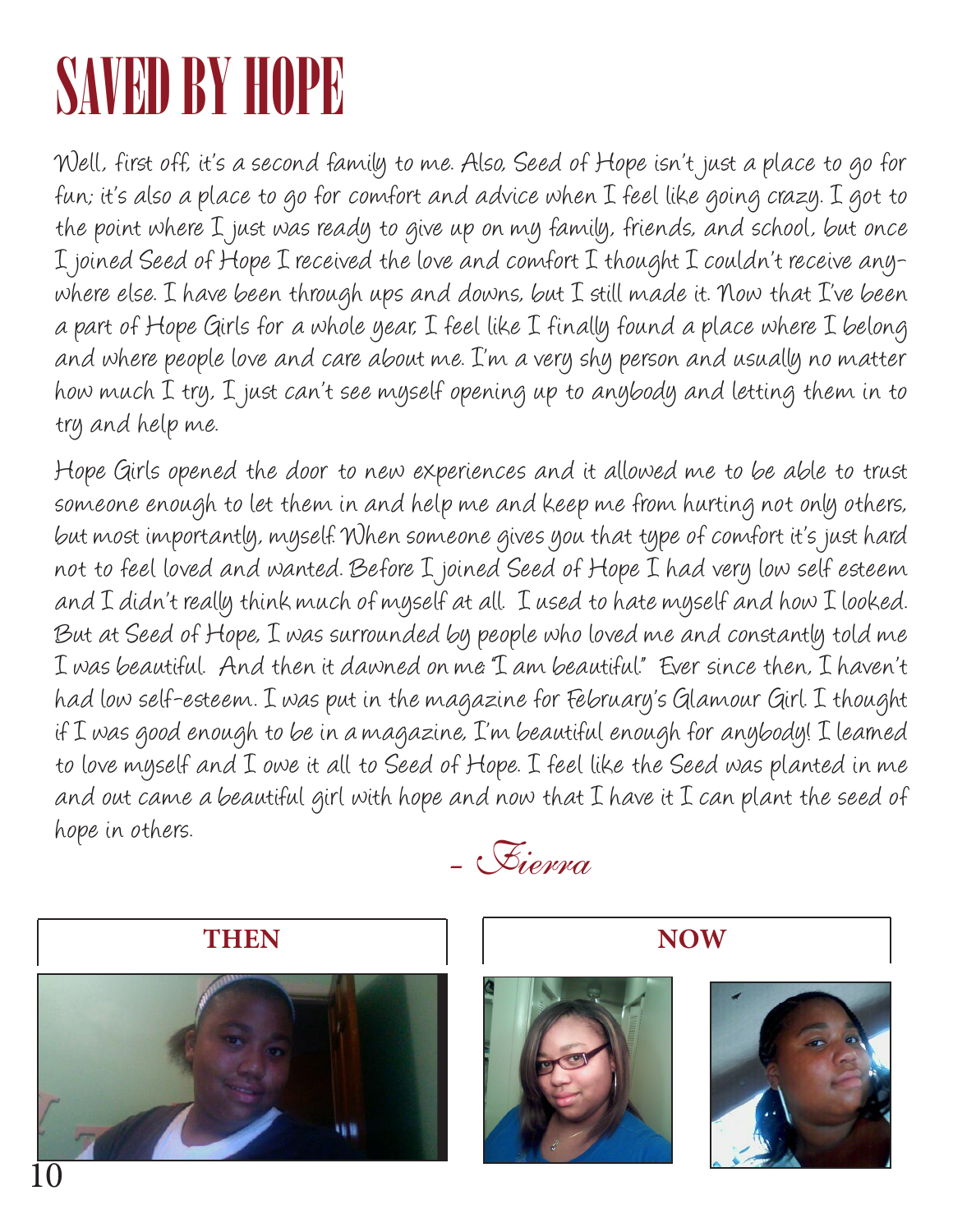# A STORY OF HOPE

Ever since my grandma passed away and I witnessed her death, I had no hope in me. That was a fear I wish never happened. I looked up to her, the woman who raised me, is now gone. I've been depressed, I had hate inside me, I was always angry, and felt so lonely. I always would say to myself that I will do things for my grandma, to make her smile, but I really never did. I got into a lot of trouble, doing things I'm not supposed to do.

My best friend Fierra came to me and told me about this program called Seed of Hope Foundation. The most important event I ever went to was the self-esteem workshop and the things they talked about was everything I was going through. Through the whole session, I was smiling and thanking Fierra for inviting me to Seed of Hope Foundation. Every time I step in the door of "Seed of Hope" I'm happy, always with a smile on my face, and I know there's hope in this place. I always want to continue going to "Seed of Hope" because I know they will help me on the right path of success and happiness. When I hit that door, there is faith. I THANK "Seed of Hope" because of them I feel hope again, I'm getting good grades, and always thinking positive. As they say, I know I will succeed because the seed has been sown.

~ Dazjhane Washington